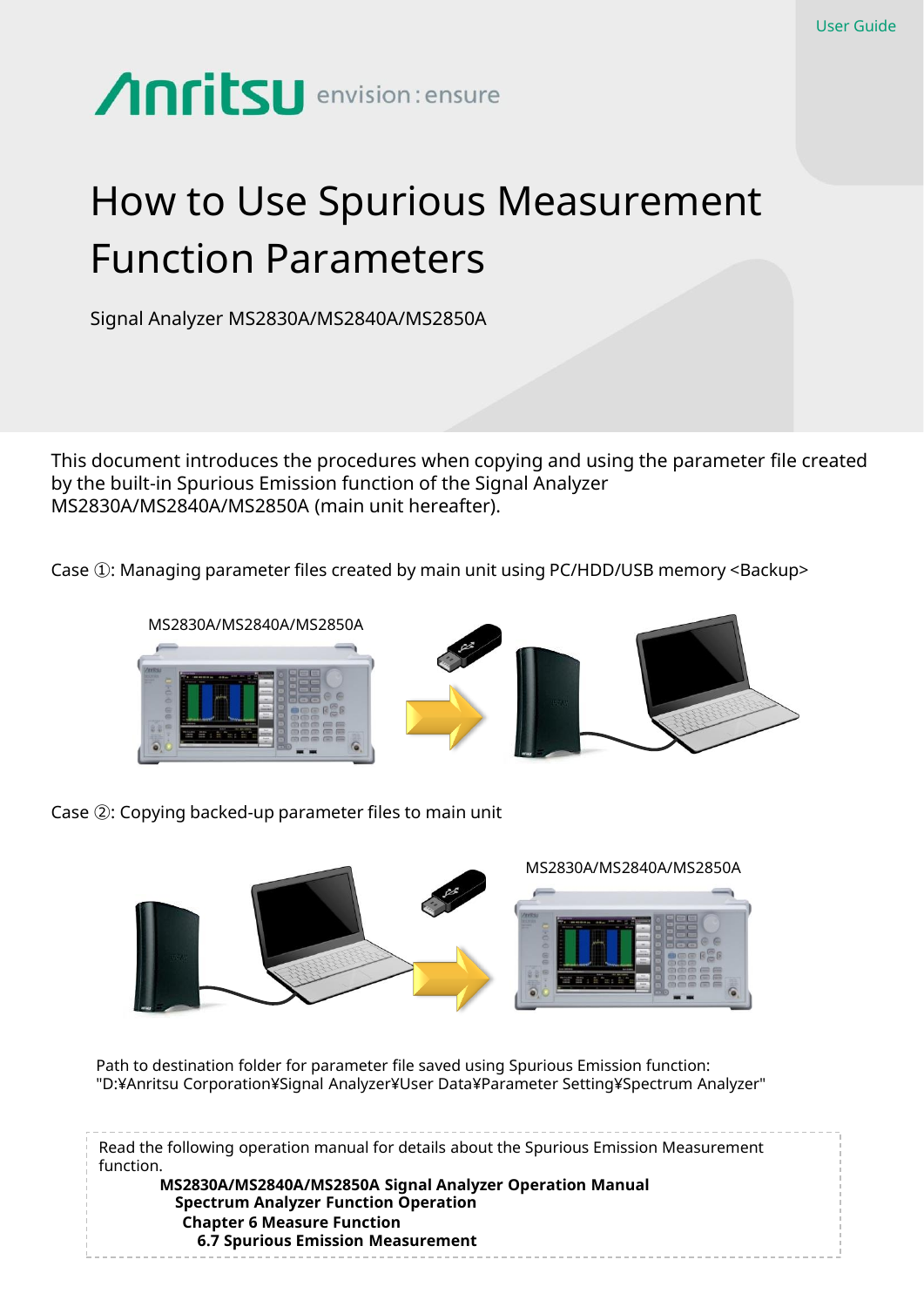#### **Managing Parameter Files Created by Main Unit Using PC/HDD/USB Memory <Backup>**

First, set each of the parameters using the Spurious Emission function. \*Refer to the operation manual for the setting method.

Save the parameters using the Spurious Emission function.

[Operation Method]

- ① [SPA]
- ② [Measure]
- ③ [F5: Spurious Emission]
- $\textcircled{4}$   $\textcircled{7}$  (to page 2)
- ⑤ [F7: Save Spurious Emission Parameter]
- ⑥ Press Save Destination key (F1 to F8).

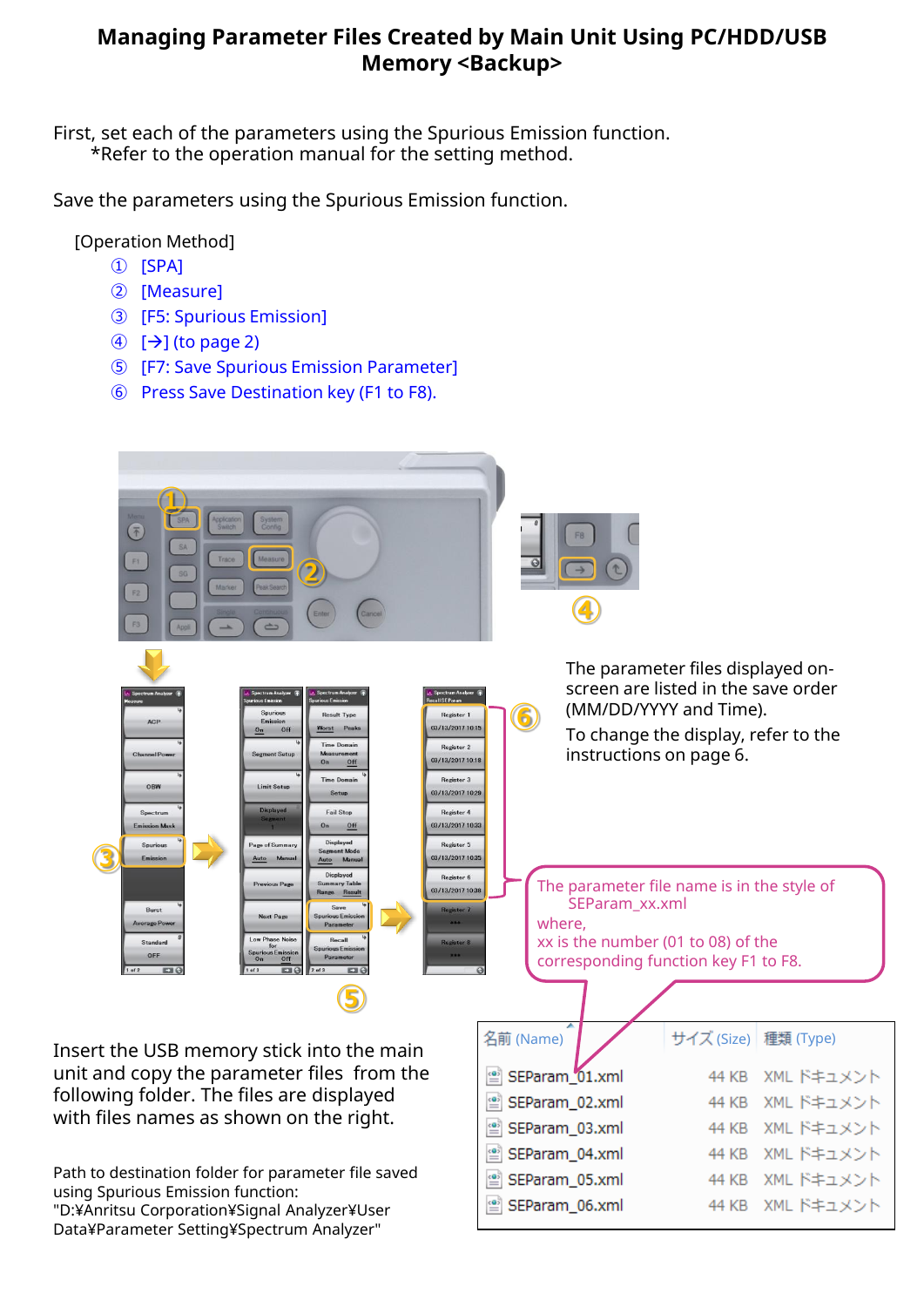### **Copying Backed-up Parameter Files to Main Unit**

Copy the Spurious Emission parameter files "SEParam\_xx.xml" (xx is 01 to 08) to USB memory and then copy from USB memory to the specified folder copy destination in the MS2830A/MS2840A/MS2850A.

[Procedure]

1. Copy the parameter files to the USB memory.

| 名前 (Name)        | サイズ (Size) 種類 (Type) |                  |
|------------------|----------------------|------------------|
| ≌ SEParam_01.xml |                      | 44 KB XML ドキュメント |
| SEParam_02.xml   |                      | 44 KB XML ドキュメント |
| ≌ SEParam_03.xml |                      | 44 KB XML ドキュメント |
| SEParam_04.xml   |                      | 44 KB XML ドキュメント |
| SEParam_05.xml   |                      | 44 KB XML ドキュメント |
| ≌ SEParam_06.xml |                      | 44 KB XML ドキュメント |
|                  |                      |                  |

- 2. Insert the USB memory into the copy destination MS2830A/MS2840A/MS2850A.
- 3. Display the Desktop on the MS2830A/MS2840A/MS2850A screen.
	- $\triangleright$  Right-click mouse.
	- $\triangleright$  Show the Desktop
- 4. Open the folder on the USB memory copied in step 1.
	- **▶ Start**
	- My Computer
	- ▶ Double-click the USB memory drive.
	- $\triangleright$  Open the folder on step 1.
- 5. Open the following folder in the MS2830A/MS2840A/MS2850A and copy the parameter files to it.

Path to destination folder for parameter file saved using Spurious Emission function<sup>Note</sup>: "D:¥Anritsu Corporation¥Signal Analyzer¥User Data¥Parameter Setting¥Spectrum Analyzer"

Note: Any existing files in the specified folder are overwritten. Move any required original files by backing-up to another location as necessary.

Note: The above folder is not created if parameter files have not been saved at least once to the main unit. In this case, save the parameter files using the following procedure. Doing so creates the folder.

[Procedure] [SPA] > [Measure] > [F5: Spurious Emission] > [ $\rightarrow$ ] (page 2) > [F7: Save Spurious Emission Parameter] > [F1: Register 1]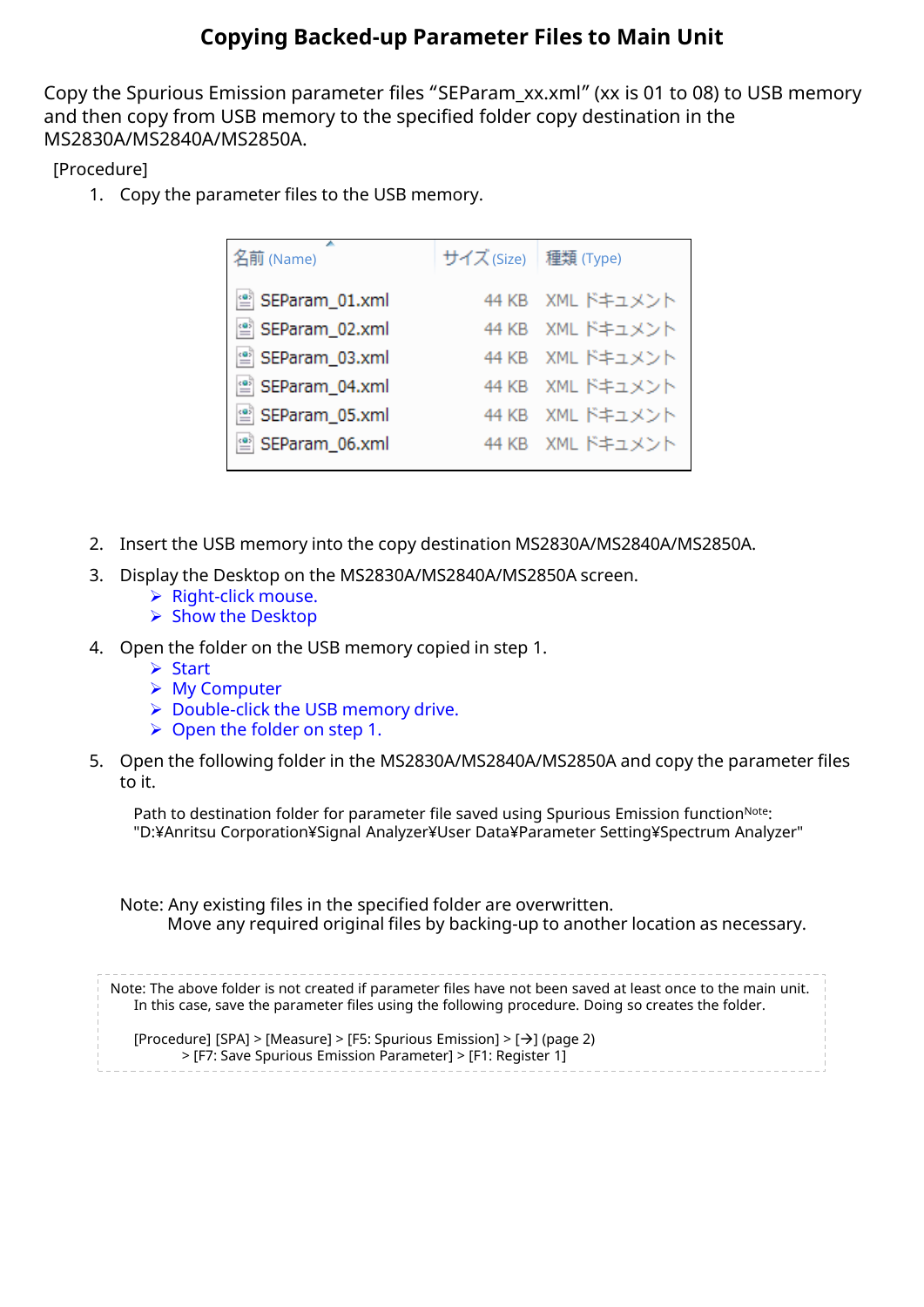### **Recognizing Parameter Files**

Spurious Emission parameter files are not usable simply by copying to the main unit. Copied parameter files are recognized\* for use by unloading the Spectrum Analyzer application once and then reloading the application.

\*Parameter files are also recognized by restarting.

#### [Procedure]

- 1. Unload Spectrum Analyzer from Applications.
	- [System Config]
	- [F4: Application Switch Setting]
	- [F2: UnLoad Application Select] (cursor at top of screen)
	- ▶ Move cursor to Spectrum Analyzer.
	- $\triangleright$  [F7: Set]
	- $\triangleright$  [OK]
	- ▶ Confirm Spectrum Analyzer deleted.

| <b>T</b> Application Switch Registration |                  |          |                       |
|------------------------------------------|------------------|----------|-----------------------|
| <b>Application Switch Registration</b>   |                  |          |                       |
| <b>Loaded Applications</b>               |                  |          |                       |
| Type                                     | Name             | Version  | Position              |
| -                                        | -                | -        | $P1 - F1$             |
| MX269000A                                | Signal Analyzer  | 10.01.00 | $P1 - F2$             |
| MX269000A                                | Signal Generator | 10.01.00 | P1 - F3               |
| -                                        | -                |          | $P1 - F4$             |
|                                          | -                |          | $-$ F5<br>P1          |
|                                          |                  |          | ro.<br>D <sub>4</sub> |

- 2. Reload Spectrum Analyzer.
	- [System Config]
	- [F4: Application Switch Setting]
	- [F1: Load Application Select] (cursor at bottom of screen)
	- ▶ Move cursor to Spectrum Analyzer.
	- $\triangleright$  [F7: Set]
	- ▶ Confirm Spectrum Analyzer displayed.

| ∣× <br><b>17</b> Application Switch Registration |                   |          |                          |  |
|--------------------------------------------------|-------------------|----------|--------------------------|--|
| <b>Application Switch Registration</b>           |                   |          |                          |  |
| <b>Loaded Applications</b>                       |                   |          |                          |  |
| Type                                             | Name              | Version  | Position                 |  |
| MX269000A                                        | Spectrum Analyzer | 10.01.01 | $P1 - F1$                |  |
| MX269000A                                        | Signal Analyzer   | 10.01.00 | P1 - F2                  |  |
| MX269000A                                        | Signal Generator  | 10.01.00 | P1 - F3                  |  |
| -                                                |                   | -        | $P1 - F4$                |  |
|                                                  |                   |          | $-$ C5<br>D <sub>1</sub> |  |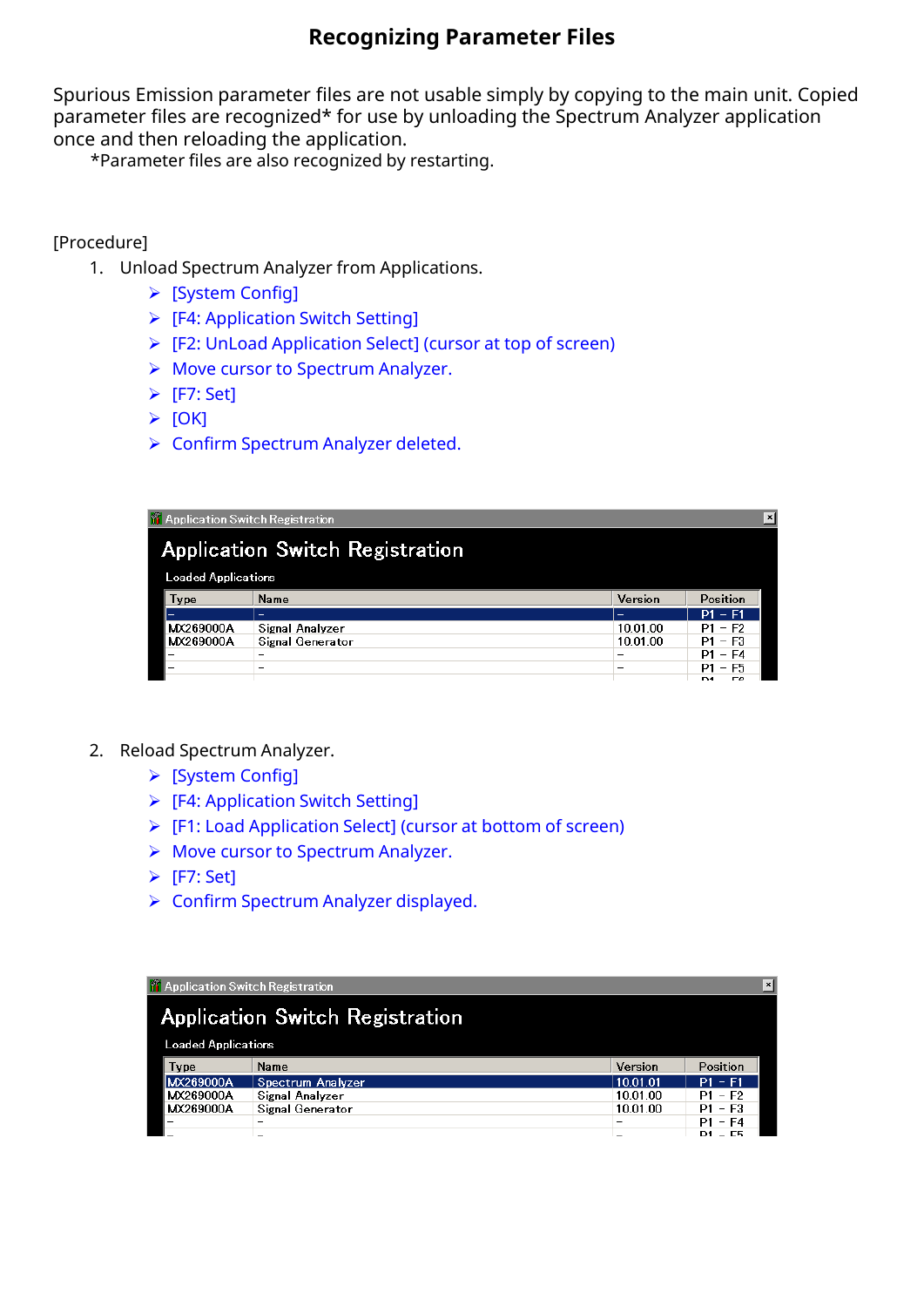## **Recalling Parameter File with Spurious Function**

A parameter file can be recalled using [Spectrum Emission] of [Spectrum Analyzer]

[Procedure]

- ① [SPA]
- ② [Measure]
- ③ [F5: Spurious Emission]
- $\textcircled{4}$   $\textup{[}\rightarrow \textup{]}$  (page 2)
- ⑤ [F8: Recall Spurious Emission Parameter]
- ⑥ Select any parameter file.

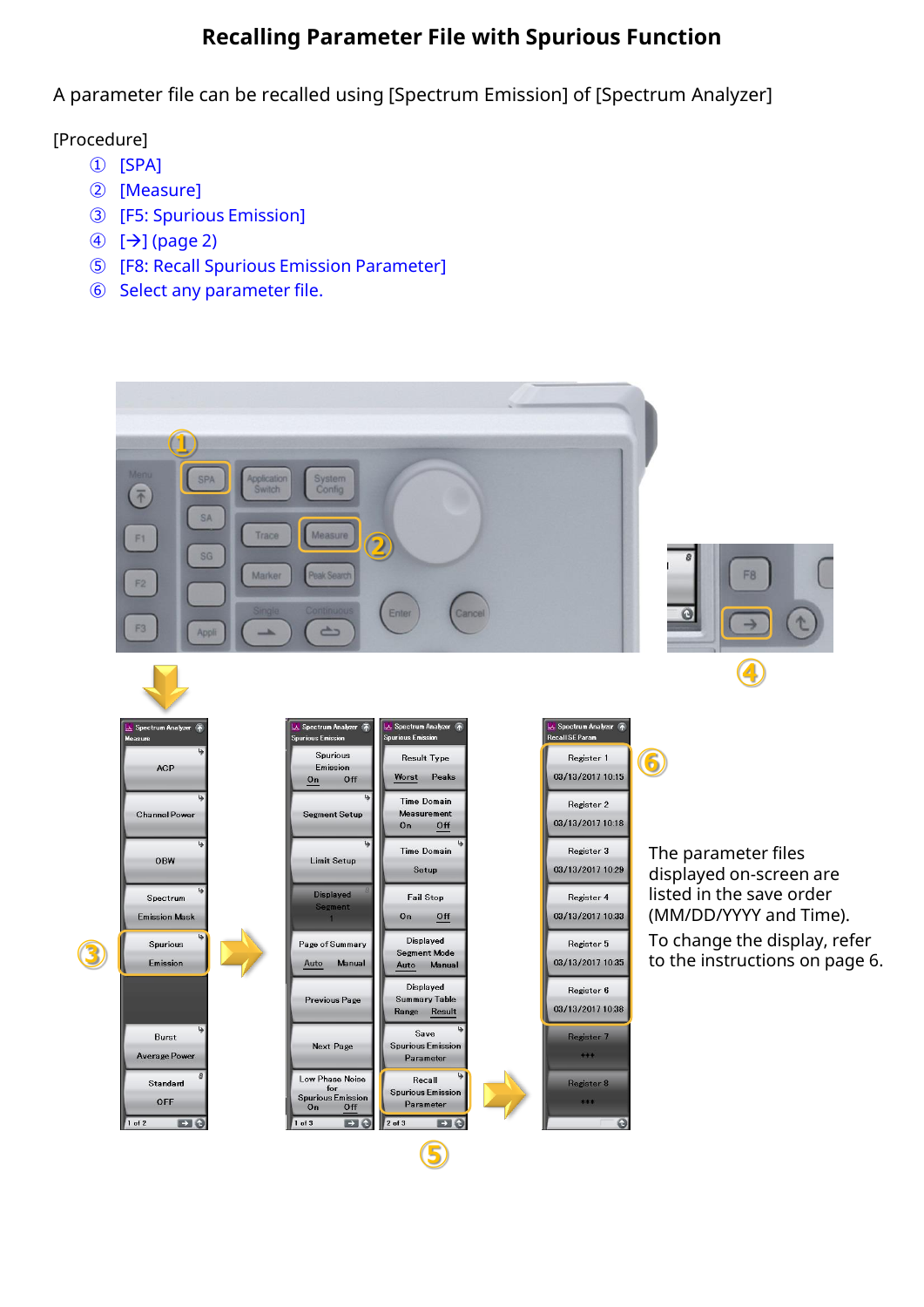## **[Supplementary] Changing Parameter File Display**

This page explains how to change the characters displayed on-screen when recalling a parameter file using [Spurious Emission].

#### [Procedure]

1. With a PC, etc., open the parameter file using a text editor, etc., (Notepad).

| Spectrum Analyzer<br><b>Recall SE Param</b><br>03/13/2017 10:15<br><b>Kegister 2</b><br>03/13/2017 10:18<br>Register 3<br>03/13/2017 10:29<br>Register 4<br>03/13/2017 10:33<br>Register 5<br>03/13/2017 10:35<br>Register 6 | Example: 6 parameters<br>SEParam_01.xml<br>The parameter file name is<br>in the style of<br>SEParam_02.xml<br>SEParam_xx.xml<br>SEParam_03.xml<br>where,<br>SEParam_04.xml<br>xx is the number (01 to 08)<br>of the corresponding<br>SEParam_05.xml<br>function key F1 to F8.<br>SEParam_06.xml |
|------------------------------------------------------------------------------------------------------------------------------------------------------------------------------------------------------------------------------|-------------------------------------------------------------------------------------------------------------------------------------------------------------------------------------------------------------------------------------------------------------------------------------------------|
| 03/13/2017 10:38<br>Register 7<br><br>Register 8<br>                                                                                                                                                                         | Note: DO NOT change the file name<br>(SEParam_xx.wml).                                                                                                                                                                                                                                          |

2. Change the part of the text shown in the following screen as required and save the change.

| SEParam_01.xml - メモ帳                                                                                            |                                 |  |
|-----------------------------------------------------------------------------------------------------------------|---------------------------------|--|
| ファイル(F) 編集(E) 書式(O) 表示(V) ヘルプ(H)                                                                                |                                 |  |
| k?xml version="1.0" encoding="utf-8"?>                                                                          | Change Value.                   |  |
| Application XML Parameter                                                                                       | Before change: 03/13/2017 10:15 |  |
| <spuriousemission><br/>KAttribute Name="DateTime" Value="<mark>DF=ch1 "</mark> /<del>/</del></spuriousemission> | After change: CF=ch1            |  |
| <attribute name="Frequency Offset" value="0ff"></attribute>                                                     |                                 |  |
| <attribute name="Frequency Offset Value" value="0"></attribute>                                                 |                                 |  |
| <attribute name="Frequency Band Spurious Mode" value="Normal"></attribute>                                      |                                 |  |
| <attribute name="Reference Level Offset" value="0n"></attribute>                                                |                                 |  |
| <attribute name="Reference Level Offset Value" value="3000"></attribute>                                        |                                 |  |

3. When using a parameter file with a changed name, use the [Copy], [Recognize], and [Recall] functions as described above.